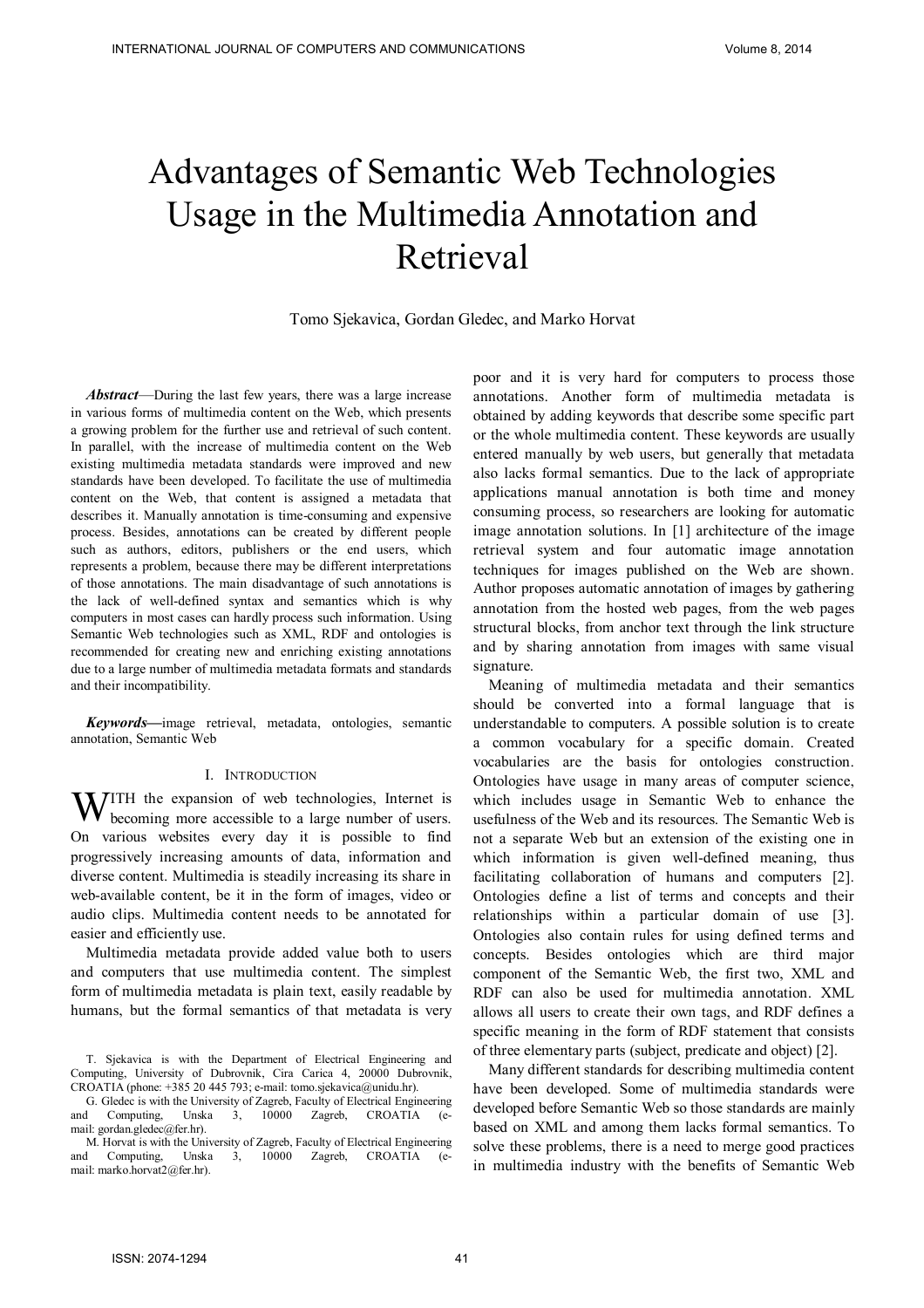INTERNATIONAL JOURNAL OF COMPUTERS AND COMMUNICATIONS Volume 8, 2014

technologies [4]. This way of integration will immediately payoff to providers of multimedia metadata because they will directly benefit from the Semantic Web applications that are public available. Besides, integration would enable the development of intelligent applications that could understand multimedia metadata, which is not possible with XML syntax based standards. Semantic Web open approach would enable easier integration of multiple vocabularies from different communities. Finally, extensible small and simple vocabularies could be defined. These vocabularies should be suitable for personal use, but at the same time flexible enough for extension in order to be used in more complex and professional tasks for multimedia annotation.

This paper is organized as follows: in the next section Semantic web and its main components are shown and explained. In third section more information about existing standards, vocabularies and formats of multimedia metadata for images and photos are discussed, while the fourth section shows the integration of those mutlimedia metadata standards and formats with Semantic Web technologies. Overview of related researches that show various methods and approaches for creating semantically rich multimedia metadata using different Semantic Web technologies is shown in the fifth section. Then in the sixth section, last one before conclusion future chalenges in semantic multimedia annotation and our ongoing research are discussed.

#### II. SEMANTIC WEB

Semantic Web is an extension of the World Wide Web and not a separate Web. With the Semantic Web, information and content on the Web gets a well defined meaning that computers facilitate understanding of the meaning, semantics and information [2]. Semantic Web describes properties of the content and dependencies between different content, which allows unambiguous exchange of information between people and computers. The first form of semantic data on the Internet was the metadata that represent data about the data. Multimedia metadata is type of metadata used for describing multimedia content.



Fig. 1 Semantic Web Stack by Tim Berners-Lee [5]

Architecture of the Semantic Web can be displayed using the Semantic Web Stack shown in Fig. 1. Three important standards that make architecture of the Semantic Web and that are used in multimedia annotation are XML, RDF and ontologies.

At the bottom of the Semantic Web Stack are Unicode [6] and URI (Uniform Resource Identifier) [7]. Unicode is a universal standard for coding multilingual characters allowing easy exchange of text on a global level. Older versions of HTML supported only ISO Latin-1 character set that supports only Western European languages. Today, HTML and XML use Unicode as default standard for text coding, which allows use of larger set of characters. All content on the Web can be defined by URI providing simple and expandable meaning which identifies particular resource on the Web.

#### *A. XML and XML Schema*

XML is placed on the second layer of Semantic Web stack. Using XML, users can create their own tags for structured web documents. Tags in the XML document can be nested. These custom tags can be used as tags of whole or a part of web pages, as well as other content on the Web. XML allows no semantic value for the meaning of the XML documents. Syntax of newer languages for exchanging data on the Web is mostly XML based.

XML Schema [8] is a language used to define the structure of the XML documents. Its syntax is XML based. Two applications that want to communicate with each other can use the same vocabulary or the same definition of the structure of an XML document, which is provided in the related XML Schema.

#### *B. RDF and RDF Schema*

RDF [9] is a basic data-model used to write simple statements about resources on the Web. RDF data-model does not rely on XML, but uses XML based syntax. RDF is located above XML layer in the Semantic Web Stack. Resources, properties and statements are three main concepts of RDF. Anything that can be identified by URI is a resource. Properties are used in order to define specific characteristics, attributes or relations that describe resources. Properties can also be defined by URI. Specific resource, along with its named property and property value, makes an RDF statement. Each RDF statement consists of three elementary parts: subject, predicate and object. Due to the simplicity of the RDF syntax, it has wide use and it can be used for multimedia annotation.

Graph representation of RDF statement in a form of RDF triple which includes subject, predicate and object is shown in Fig. 2.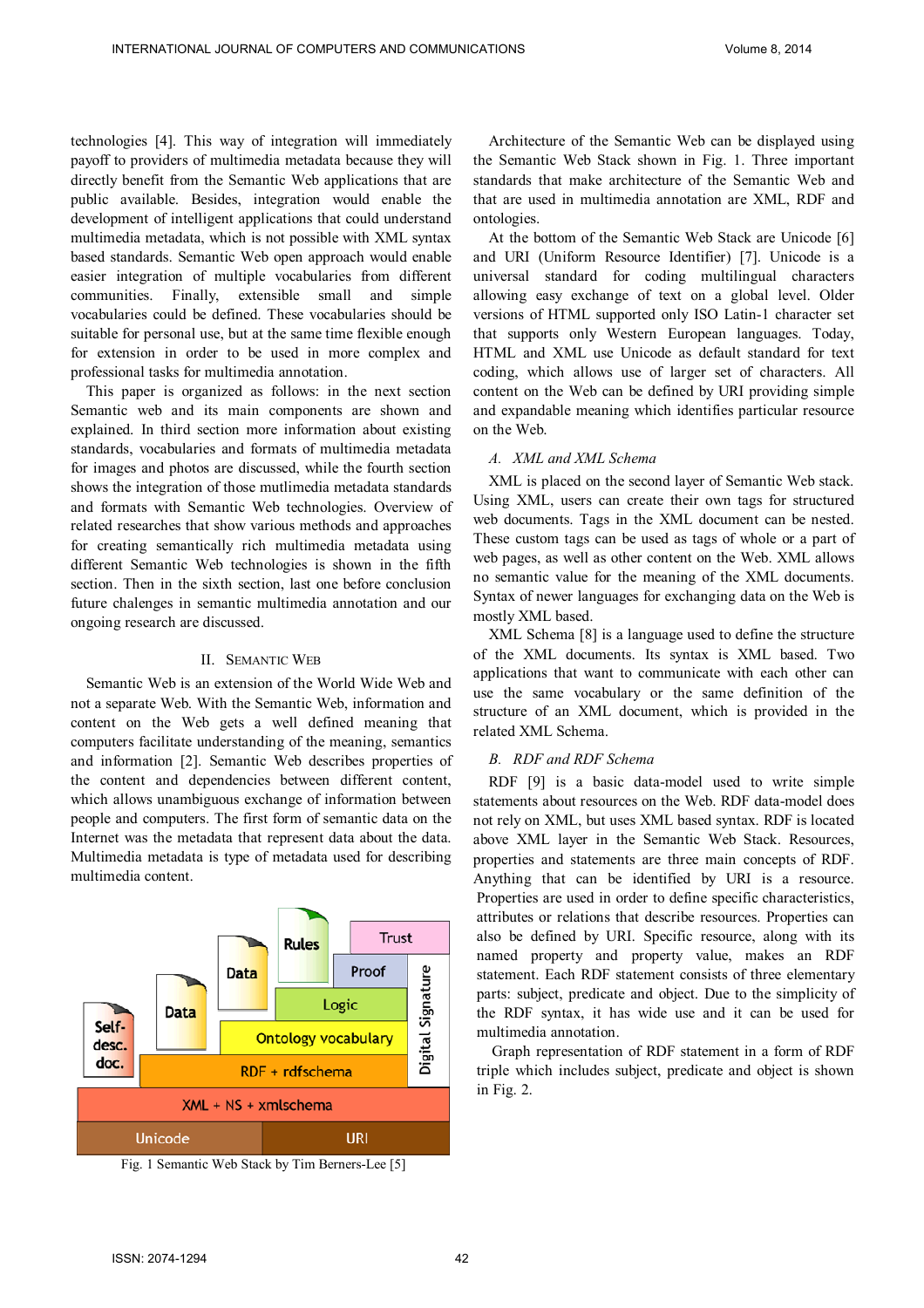

Fig. 2 Graph representation of RDF triple

RDF is independent of the domain of use and for describing specific domain RDF Schema [9] is used. A set of classes and their specific properties that define a particular domain of use can be defined with RDF Schema. Inheritance can be used in RDF Schema, so one class can become a subclass of another class. Inheritance also applies to properties, thus, one property can become a subproperty of another property.

## *C. Ontologies*

Ontologies are formal and explicit descriptions of the concepts within a specific domain [3]. The final list of terms and concepts and relationship between those terms and concepts can be defined using ontologies. With XML and RDF ontologies represent the third major component of the Semantic Web. Ontologies on the Web are commonly used in web search and in defining the meaning of terms and resources on the Semantic Web.



Fig. 3 Hierarchy of ontology classes

Relationships in ontologies usually include hieararchy of concepts (classes), which specifies that a class C1 can be subclass of another class C<sub>2</sub> if every object in class C<sub>1</sub> is included in the class C2. In Fig. 2 is shown an example for the hieararchy of ontology classes in geographical domain. In this example one country can be divided into counties, and those counties can contain towns, cities and villages.

*D. OWL*

Web Ontology Language (OWL) [10] is a formal and descriptive language for Web ontologies used for describing properties and classes, as well as relations between classes. Characteristics of properties can also be defined by OWL. Description Logic (DL) [11] provides a formal basis for the definition of the OWL. It is designed for use by applications that handle the content of information instead of just presenting information to the people.

Scientific research group W3C Web Ontology Working Group has defined three different types of OWL languages [10]:

- OWL Lite contains simple constraints and the classification hierarchy. It is used for simple ontologies;
- OWL DL has maximum expressiveness with the restriction that all conclusions can be computed and that all calculations can be completed in a finite time. It is used for expressive ontologies;
- OWL Full has a maximum expressiveness and the syntatic freedom, but with no guarantee of computation. It is used when compatibility with RDF and RDF Schema is primary.

OWL DL sublanguage is an extension of OWL Lite sublanguage, while OWL Full sublanguage is an extension of OWL DL sublanguage. Those extensions refer in what can be validly concluded and legally expressed from its simpler predecessor. Following relations hold for OWL sublanguages, but their inverses do not [10]:

- Every legal OWL Lite ontology is a legal OWL DL ontology.
- Every legal OWL DL ontology is a legal OWL Full ontology.
- Every valid OWL Lite conclusion is a valid OWL DL conclusion.
- Every valid OWL DL conclusion is a valid OWL Full conclusion.

OWL languages provide additional formal vocabulary with added semantics that allows better communication with computers than XML, RDF and RDF Schema provide. Multimedia ontologies created using OWL enable creation of high quality multimedia metadata.

### III. MULTIMEDIA METADATA FORMATS

There are many different standard vocabularies containing elements that describe various aspects of the image. These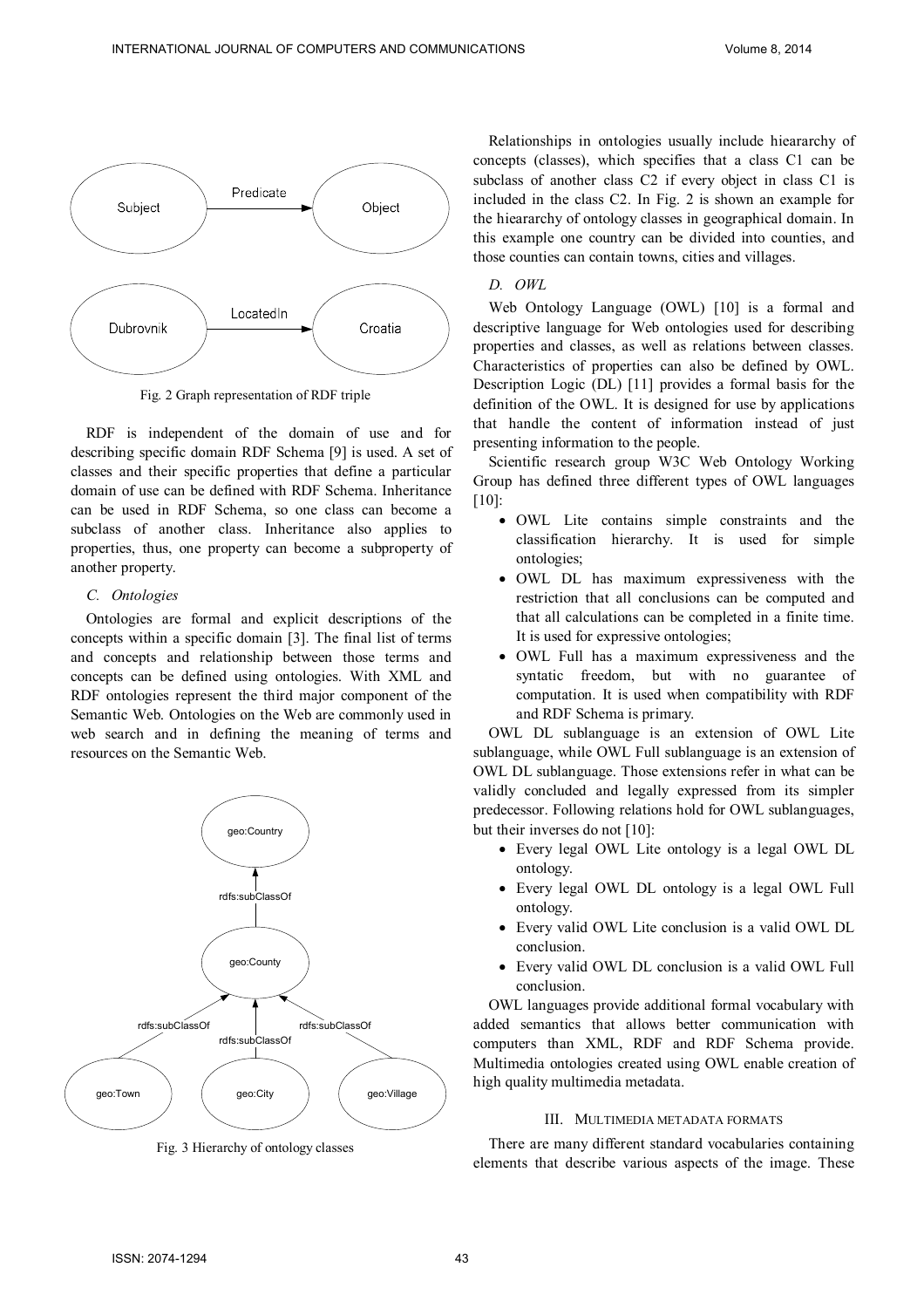vocabularies differ in size, granularity and the number of elements. Usually, for a single image more than one vocabulary needs to be used to cover all different aspects of the image. Overview of different multimedia metadata standards and formats for various forms of multimedia content is given in [12]. This chapter provides an overview of the most important standards of multimedia annotations for images and photos.

# *A. Exif*

Exchangeable image file format (Exif) [13] is a standard that defines multimedia metadata formats used for describing images, audio records and tags for digital cameras and other systems using photos and audio records taken with digital cameras. Within the Exif header of the image multimedia metadata is created while taking photos.

Exif tags for multimedia metadata includes tags related to image data structure (e.g., image height, image width, orientation of image, image resolution in height direction, image resolution in width direction), recording offset (e.g., image data location, number of rows per strip, bytes per compressed strip), image data characteristics (e.g., transfer function, white point chromaticity, color space transformation matrix coefficients), picture-taking conditions (e.g., exposure time, ISO speed, lens focal length, contrast, sharpness) and general information (e.g., image title, date and time, equipment manufacturer, copyright holder). Newer digital cameras can write GPS information for location of shooting photo (e.g., GPS tag version, latitude, longitude, North or South latitude, East or West longitude, GPS time).

## *B. DCMES*

Dublin Core Metadata Element Set (DCMES) [14] is very small vocabulary containing only fifteen properties used for describing a variety of resources on the Web. Its elements are: contributor, coverage, creator, date, description, format, identifier, language, publisher, relation, rights, source, subject, title and type. Those fifteen elements are part of larger set of technical specifications and metadata vocabularies that are mainted by Dublin Core Metadata Initiative (DCMI). Because of universal elements this vocabulary has a very wide use and it can be used for multimedia annotation.

### *C. VRA Core*

Visual Resource Association Core (VRA Core) [15] is a data standard for the description of culture heritage works, as well as photos documenting them. Unlike DCMES which defines small and frequently used elements for resources on the Web in general, VRA Core defines a small vocabulary that focuses specifically on culture heritage works. Vocabulary defines the basic elements for multimedia metadata of which some are identical or similar to elements of DCMES vocabulary. Some of the elements of the VRA Core vocabulary are date, description, inscription, location, material, measurements, rights, state edition, style period, subject, technique, agent, work type and title.

In latest version of VRA Core 4.0 third type of record for collections has been added to the two existing types of records: works and images. A work presents a unique entity such as cultural event or object, like sculpture, building or painting. Image presents a visual representation of part of the work or the whole work. The collection is a set of works or images, which allows collection-level cataloging. VRA Core 4.0 uses XML and XML Schema for displaying its metadata elements.

# *D. NISO Z39.87*

Standard NISO Z39.87 [16] defines a set of elements for raster digital images metadata to allow users development, exchange and interpretation of digital images. Vocabulary elements are covering a wide range of metadata for images such as basic digital object information, basic image information, image capture metadata, image assessment metadata and change history. Vocabulary is designed to facilitate interoperability between systems, services and applications, as well as uninterrupted access to collections of digital images. This standard is independent of the image file format.

# *E. DIG35*

At DIG35 [17] a standard set of elements for digital photos which should improve semantic interoperability between computers and services is defined. This semantic interoperability allows for easy organization, sharing and using digital photos. Vocabulary elements are divided into five basic building blocks that provide information about: i) basic image parameters, ii) image creation, iii) content description, iv) history and v) intellectual property rights (IPR). Fundamental metadata types and fields define the forms of the fields defined in above mentioned building blocks. Metadata properties at DIG35 standard are displayed using XML Schema.

# *F. MPEG-7*

MPEG-7 [18] is an international ISO/IEC standard developed by the MPEG working group (Motion Picture Experts Group), which provides important functionalities for managing and manipulating with various types of multimedia content and their associated metadata. MPEG-7 is formally named Multimedia Content Description Interface. This standard is suitable for use by people, but also by computers that process multimedia content, and it is not aimed to any particular application.

MPEG-7 provides a standardized set of descriptive tools that define the syntax and semantic of the metadata elements using Descriptors (Ds), and that define structure and semantics of relationships between them using Description Schemas (DSs). Syntatic rules for creating, combining, refining and extending MPEG-7 descriptive tools Ds and DSs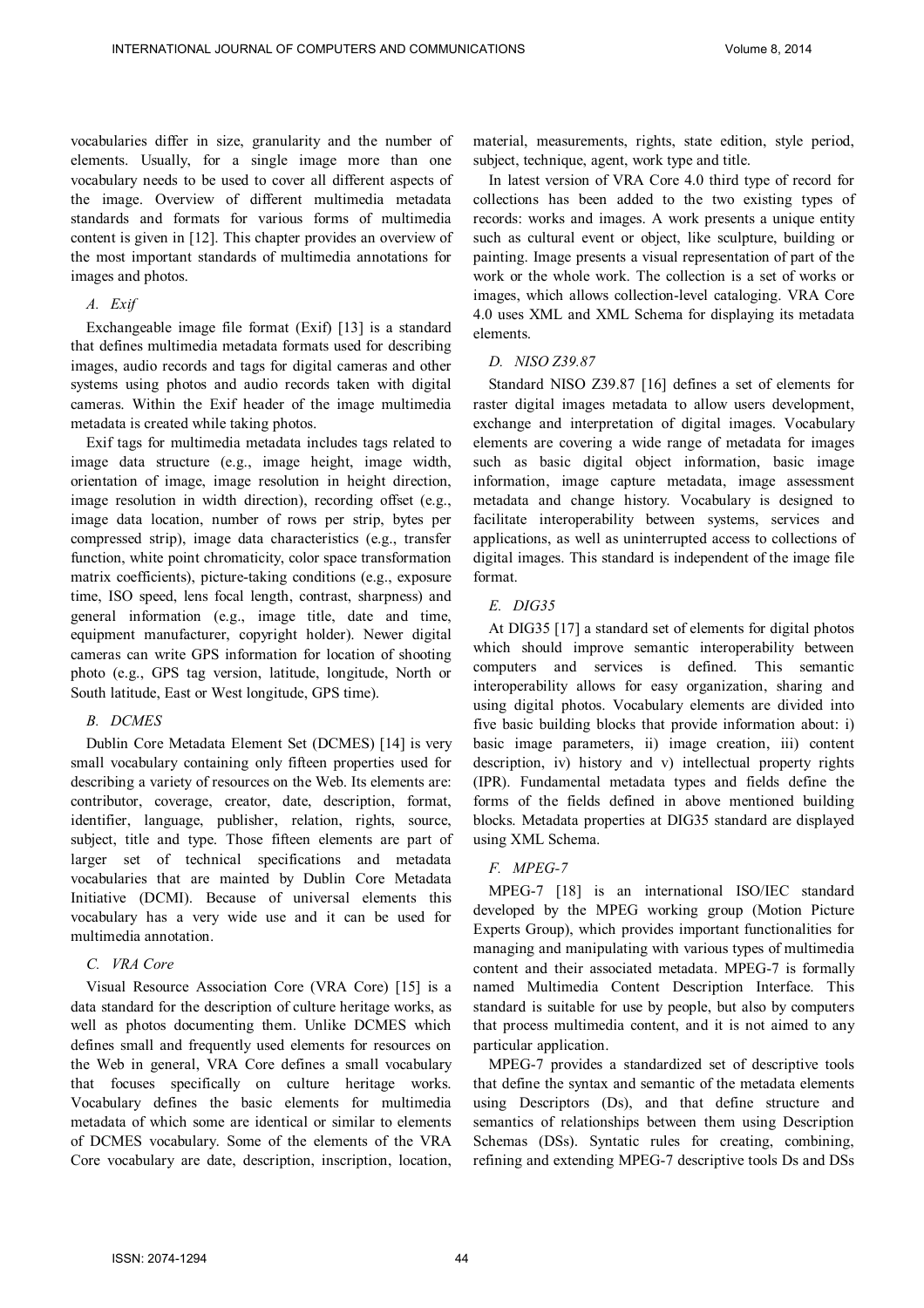are provided using Description Definition Language (DDL) [19]. MPEG-7 uses XML format for storing multimedia metadata and XML Schema as schema for MPEG-7 DDL. 1182 elements, 417 attributes and 377 complex types are defined in the MPEG-7 XML Schemas.

Profiles are used in order to reduce the complexity of MPEG-7 descriptions. Three standardized MPEG-7 profiles are: Simple Metadata Profile (SMP), User Description Profile (UDP) and Core Description Profile (CDP). SMP can be used in images, music and mobile applications arreas for creating simple metadata for single instances of image, audio or video clip. UDP describes user personal preferences and usage history of multimedia content, thus enabling discovering, selecting and recommendation of multimedia content automatically. CDP allows describing different multimedia content such as images, audio and video, as well as collections of such multimedia content.

# *G. MXF*

Material Exchange Format (MXF) [20] is an open file format whose primary purpose is the exchange of multimedia content with its metadata. MXF presents a wrapper that is used for encapsulation of multimedia content in the form of still images, video and audio clips. This format is independent of audio and video coding of the source multimedia files. MXF header contains enough structural information that allows applications sharing the essence of multimedia content without any a priori information. MXF metadata is divided in two categories: structural and descriptive. Structural metadata defines the picture size, aspect ratio, picture rate and other essence description parameters for images, audio or video clips. Descriptive metadata is created during the planning of production or during the production.

# *H. SVG*

Scalable Vector Graphics (SVG) [21] is a modular language for describing two-dimensional vector and mixed vector-raster graphics in XML format. Three types of graphical objects SVG allows to describe are various forms of vector graphics, images (raster graphics) and text. For those objects style can be changed and objects can be grouped and transformed into previously rendered objects. SVG drawings can be dynamic and interactive. Animations can be defined by embedding elements of SVG animation within SVG content or by scripting. Metadata within the SVG content are defined by DCMES vocabulary elements.

# IV. SEMANTIC WEB TECHNOLOGIES AND MULTIMEDIA STANDARDS INTEGRATION

High quality of multimedia metadata is essential for their use in multimedia applications for personal and especially for professional use. Significant problems of multimedia metadata are very similar to the general problems of ordinary metadata [22]:

- 1) Cost Although some metadata can be obtained automatically from some low level features, most applications need higher level annotations that require human labor, which is an expensive and a time consuming process;
- 2) Subjectivity Even with a good application for creating metadata, users often interpret those metadata different and that is especially expressed with manual annotation;
- 3) Restrictiveness Metadata with strong formal semantics provide computers more relevant information, while users consider them too limited for use. On the other hand, metadata with less formal semantics are often subjective and inconsistent, so computer processing is difficult;
- 4) Longevity Longevity is problem with all electronic documents. Defining metadata that would be applicable for short and long periods, and at the same time be specific enough for use within their domain and generic enough to be used across different domains is difficult;
- 5) Privacy Metadata can include private or confidential data that require special attention, such as metadata of medical documents that can contain personal information of the patient;
- 6) Standardization Applications for creating metadata often differ from end-user applications, which could cause a shortage of the necessary interoperability between these applications.

In addition, a major problem is the large number of different multimedia metadata standards and formats that are not compatible with one another. In order to solve above mentioned problems Semantic Web technologies can be used. Scientific research group W3C Semantic Multimedia Incubator Group has been established due to the need for integration of Semantic Web technologies and various multimedia metadata standards. The goals of this group are [23]:

- Use of Semantic Web technologies for making existing multimedia metadata standards interoperable, so existing metadata formats can be combined;
- Show the added value of formal semantics on the Semantic Web with practical applications and services that provide additional functionality such as using rule-based approaches;
- Provide best practices for creating multimedia metadata and using multimedia content on the Web with practical use cases that identify users, type of content and type of metadata they want to enable.

W3C Semantic Multimedia Incubator Group published a report [24] demonstrating the benefits of using Semantic Web technologies for creating, storing, sharing and processing multimedia metadata. Multimedia annotation for professional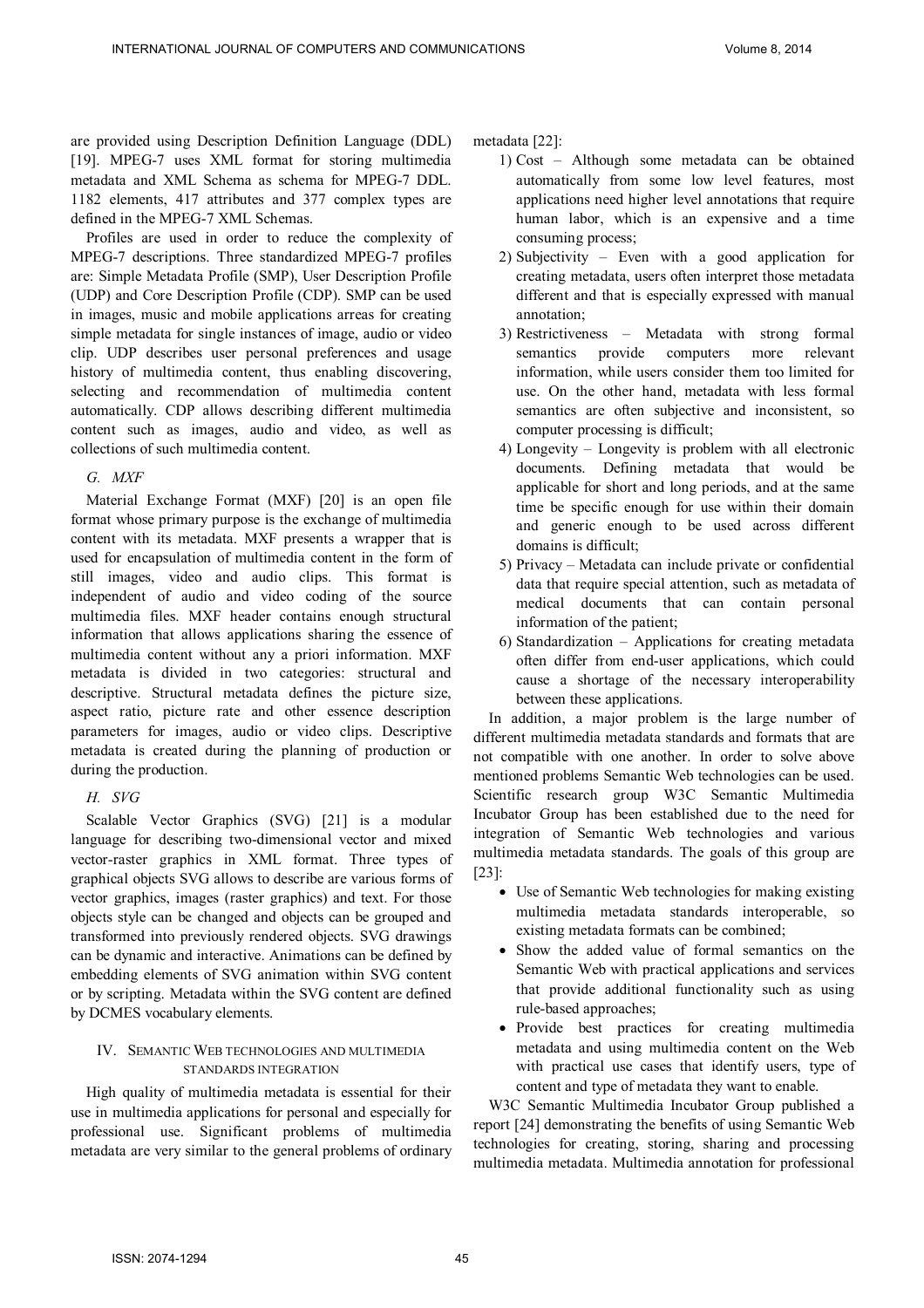use is very complex, so this report faced the following related issues:

- Production versus post-production annotation Annotation during production is better and cheaper access because most of the information required for multimedia annotation is available in production time;
- Generic versus task-specific annotation With generic access metadata is created without a specific context, so it will not cover all new requirements after development of the target application. Annotation for specific tasks is usually used for a single application so created metadata could be too specific for use in other applications. The best approach for annotation would be specific enough for the application, but with minimal application specific assumptions;
- Manual versus automatic annotation and the Semantic Gap [25] – The Semantic Gap represents the difference between the rich higher level descriptions obtained manually and descriptions of low level features obtained automatically;
- Different types of metadata Metadata can describe properties of the image, but also theme and objects in the image. There are different vocabularies used for describing various aspects of the image. In most cases, it is necessary to use more than one vocabulary to create metadata for a single image;
- Lack of syntactic and semantic interoperability Syntactic interoperability is the inability to use metadata created by one application with another application because of different syntax. Semantic interoperability is expressed by assigning different meanings and semantics at different applications for the same annotation. Both problems can be solved by using Semantic Web technologies explicitly determining syntax and semantics for annotations.

In another report about multimedia vocabularies on the Semantic Web [12] same scientific research group has shown an overview of different formats and vocabularies for multimedia annotation, that can be distributed by type and the category of multimedia content. This report is focused on integration of those multimedia vocabularies into the Semantic Web.

Relevant multimedia retrieval systems with semantic approach are discussed in [26]. Semantic approach deals with:

- 1) annotation, relevant feedback and concept based multimedia retrieval systems,
- 2) ontology mediated multimedia retrieval systems,
- 3) intrinsic semantic framework for recognizing image objects, and
- 4) adaptive architecture for automatic multimedia retrieval composition of media ontologies with domain specic ontologies.

For retrieval of the images on the Web two methods can be

used: text-based imege retireval and content-based image retrieval (CBIR). Semantic Web technologies can be used in multimedia retrieval systems in order to achieve better understanding of multimedia content with its metadata and for bridging the Semantic Gap. Ontology based image retrieval approach based on the content of image is proposed in [27]. That approach allows better understanding of semantic content and aims to provide better standardization of image metadata.

## V. RELATED WORK

In last few years a lot of research on multimedia annotation, indexing and retrieval of multimedia content on the Web has been done. Most current approaches use Semantic Web technologies for efficiently multimedia annotation so computers can easier and effectively process that metadata.

In [28] RDFa-deployed Multimedia Metadata (ramm.x) has been proposed. Ramm.x is using RDFa [29] with lightweight formal vocabulary for multimedia annotation on Semantic Web. RDFa is serialization syntax of RDF data model intended for use in (X)HTML environments. Existing multimedia metadata that may be in various formats ramm.x associates with web services that allow converting parts or entire annotations in RDF format. Prerequisites for using ramm.x are that: i) multimedia content needs to be published on the Web together with their metadata, ii) multimedia metadata is not in form of free text or presented using RDF based ontology and iii) there is an added value from creating multimedia metadata available to a Semantic Web agent.

A generic semantic problem-solving platform for multimedia annotation is presented in [30] on famous people photos use case. Platform uses web services and various sources of semantic knowledge on the Web such as Dbpedia (http://www.dbpedia.org/) and Freebase (http://www.freebase.com/) for finding solutions to complex requirements. Prerequisites for the above mentioned use case are available algorithms for face detection and face recognition, access to a set of rules and ontologies for images, regions and faces, and access to sources of knowledge on Semantic Web. Architecture of platform is based on: i) blackboard that contains the current requirements and collected informations, ii) a collection of Web services with attached semantic descriptions and iii) supervisor based on compositional algorithm that generates execution plan which combines several algorithms as services. Supervisor connects blackboard with Web services. In case of an error or unexpected behavior platform finds an alternative route using Semantic Web technology that leads to the same solution.

In [31] authors propose a generic algorithm that automatically creates additional annotations in several Semantic concepts based on existing manually created annotations. Algorithm uses different strategies based on matching terms and concepts to reduce incompleteness and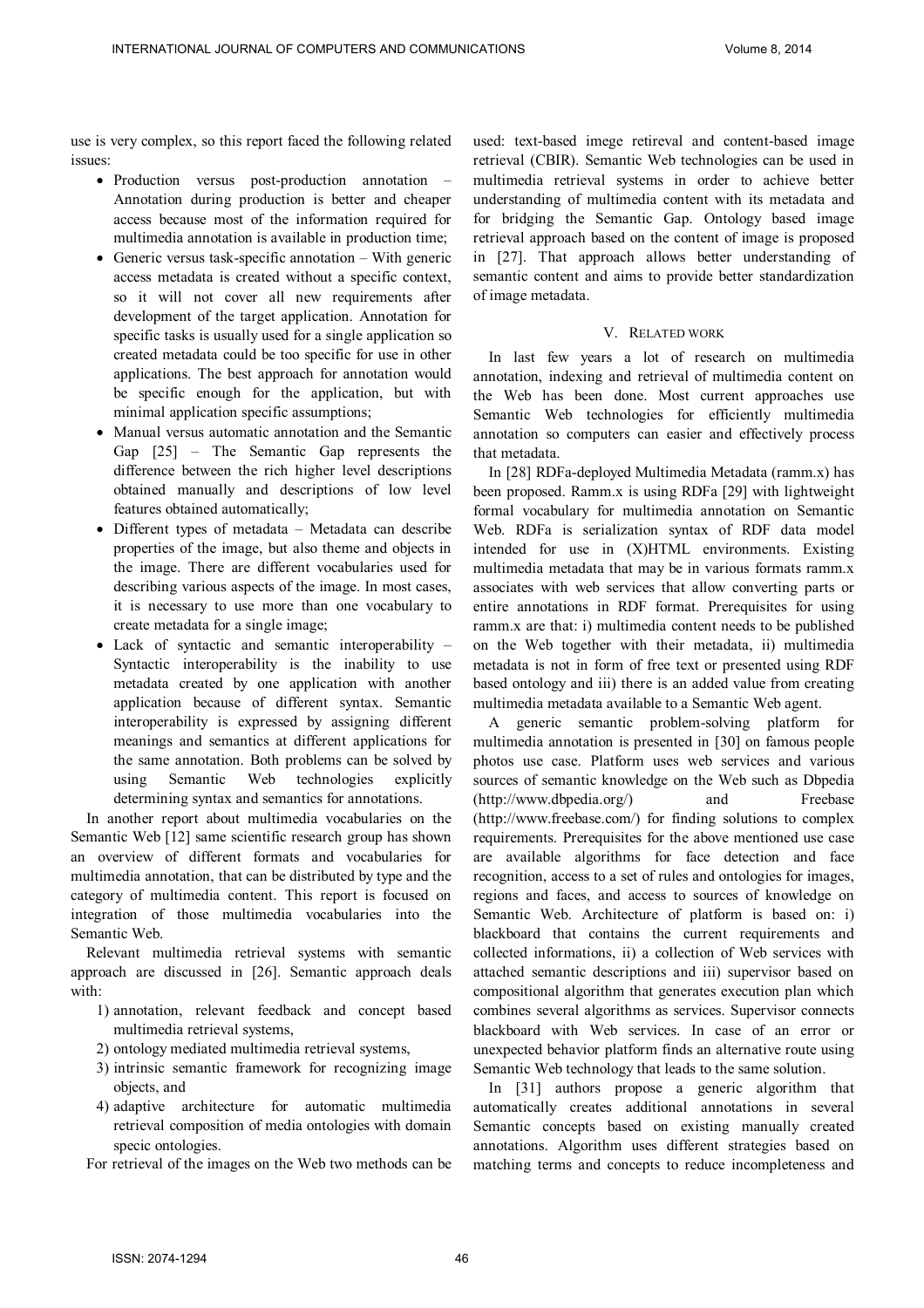INTERNATIONAL JOURNAL OF COMPUTERS AND COMMUNICATIONS Volume 8, 2014

inaccuracy, while creating new annotations. Using multi phase filtering process that corrects incorrect annotations and regarding only annotations related to actual content of the image, inaccuracy of annotations is decreased. Incompleteness is decreased by extending current annotations with related and similar terms.

Approach relying on Hybrid Probabilistic Model (HPM) is proposed in [32]. HPM is used for automatic multimedia annotation for reducing problem of Semantic Gap combining image low level features such as color, texture and shape with user created higher level features metadata. If the image has user metadata, HPM integrates low level image features and user metadata to create more metadata for the image. If the image does not have any metadata, HPM generate metadata based only on image low level features.

An ontology based approach for creating and searching multimedia metadata is shown in [33]. Necessary ontologies for image annotation are specified using ontology editor Protégé-2000 [34]. For multimedia annotation on the images of apes, use case should be defined two ontologies: ontology for structure of photo annotation and domain-specific ontology. Photo annotation ontology distinguishes three viewpoints: i) subject matter feature, ii) photo feature and iii) medium feature. Subject matter feature is part of photo annotation ontology that connects that ontology with domainspecific ontology. Photo features define metadata from which can be learn when, how and why the photo was taken. Medium feature determine the way how the photo is stored, like a file format or photo resolution. Domain-specific ontology in this example is the animal domain that contains vocabulary and background knowledge that describes domain specific image features.

System for automatic annotation of multimedia files, which is based on implicit user interaction via search engines is proposed in [35]. Authors present a framework which is based on associating user query keywords to selected multimedia content. That framework is recording and analyzing every user search session. When user submits a query to the search engine related images are retrieved. Then user selects some of those retrieved images. Then each selected image is assigned query keywords according to a proper keyword frequency measure and to a voting scheme. With this method user perception is implicitly included in automatic image annotation.

#### VI. FUTURE CHALLENGES AND ONGOING RESEARCH

Lack of widely accepted vocabularies that could be used for multimedia annotation of images and photos is still one of the main unresolved challenges for the researchers dealing with multimedia annotation on the Semantic Web [24]. Some elements of different vocabularies can have the same name, but do not necessarily have the same meaning, which makes sharing multimedia metadata among different applications and domains of use difficult. The existence of widely accepted

vocabularies would facilitate sharing of metadata among different domains and different applications, because then it could not come up with different interpretations of vocabulary elements.

Another challenge for researchers is the difference between descriptions of the low level image features and higher level image features also known as Semantic Gap [25]. Most users manually enter high level image metadata, while the descriptions of the low level features are generated automatically. Manual annotation is time consuming and tedious process for users, which is why researchers are looking for automatic multimedia annotation solutions for higher level image features that would give semantic meaning to generated metadata so computers can easier process them. This would facilitate the use and retrieval of multimedia content on the Web so search results for user's queries would be semantically richer.

The quality of annotations created by the users is also one of the future challenges for the researchers, as this may cause misinterpretation if existing annotations are inaccurate or too subjective in later automatic generation of new annotations [22]. When creating annotations, users often interpret multimedia content differently, which can result in inconsistent annotations in the same file. In addition, annotators often have different views on the content and the context within the content is used, which is problem to end users at a later use and interpretation of those annotations. Existence of inaccurate annotations complicates afterwards automatic creation of new annotations based on the existing ones. Therefore additional algorithms should be used for finding and correcting inaccurate annotations before automatic creation of new annotations.

Our ongoing research is directed towards the multimedia on the Semantic Web and the practical use of the acquired knowledge for multimedia annotation of photos and images in order to deal with above mentioned problems and challenges. We are enquiring multimedia ontologies and their use in semantic annotation of photos and images in order to develop multimedia ontology that would be suitable for creation of semantically rich multimedia annotations.

## VII. CONCLUSION

Due to the progressively increasing amount of multimedia on the Web, the need for efficient metadata formats describing that content has become increasingly evident. Multimedia metadata is a type of metadata used for describing different aspects of multimedia content that can be in form of pictures, video or audio files. All formats of multimedia metadata are not compatible with each other and most of it do not provide enough semantics. New Semantic Web technologies like RDF and ontologies provide welldefined information meaning so different multimedia metadata can be more easily combined and processed by computers and applications.